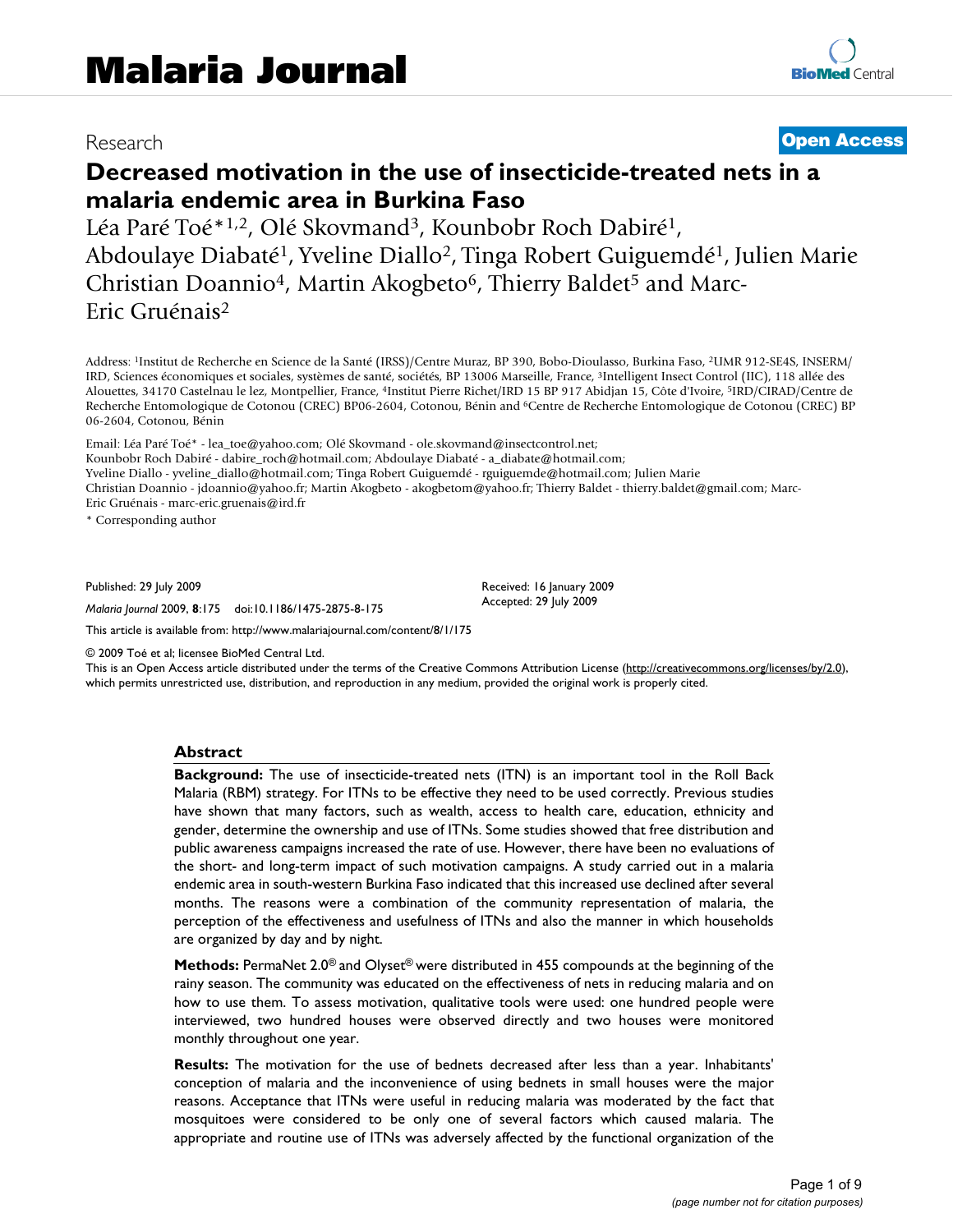houses, which changed as between day and night. Bednets were not used when the perceived benefits of reduction in mosquito nuisance and of malaria were considered not to be worth the inconvenience of daily use.

**Conclusion:** In order to bridge the gap between possession and use of bednets, concerted efforts are required to change behaviour by providing accurate information, most particularly by convincing people that mosquitoes are the only source of malaria, whilst recognising that there are other diseases with similar symptoms, caused in other ways. The medical message must underline the seriousness of malaria and the presence of the malaria vector in the dry season as well as the wet, in order to encourage the use of bednets whenever transmission can occur. Communities would benefit from impregnated bednets and other vector control measures being better adapted to their homes, thus reducing the inconvenience of their use.

## **Background**

Several studies have shown that using an insecticidetreated net (ITN) is effective in reducing the man-vector contact and prevent malaria [\[1](#page-7-0)-[3\]](#page-7-1). The use of ITNs on a large scale reduces clinical malaria episodes by 48% and saves 6% of 1,000 children below five years of age [[4](#page-7-2)]. Despite the evidence that the use of ITNs decreases malaria-related morbidity and mortality, the use of ITNs in sub-Saharan Africa remains relatively low. Estimates from Africa as a whole indicated that, in 2005, only 3% of children less of than five years of age sleep under ITNs, while up to ten times as many are thought to sleep under any bednet[\[5](#page-7-3)]. Recent campaigns with free distribution of bednets have largely increased the ownership of ITNs [[6](#page-7-4)], but some studies show that the incidence of use does not follow that of ownership and especially that the rate of use declines at the beginning of the dry season [\[7\]](#page-7-5).

Notwithstanding the cost of ITNs on the open market in resource-poor countries, several studies carried out in English-speaking African countries have attributed the low usage to practical and technical difficulties related to the fixing of the net above the mat, the design of the house [[5](#page-7-3)[,8\]](#page-7-6), the feeling of suffocation and discomfort related to the relatively high temperatures even during the night, and the preferred use of local methods against mosquitoes, such as herbal repellents [\[8](#page-7-6)[,9\]](#page-7-7). Socio-economic factors, such as wealth, access to health care and education have been shown to be important predictors of ITN ownership and use [[10](#page-7-8),[11\]](#page-7-9), although the relative importance of purchase power declines where bednets are distributed for free or are highly subsidised [[11\]](#page-7-9). Ethnicity has also been reported as an important factor, as people with pastoralist and semi-nomadic lifestyles may be less likely to own and use an ITN, as compared to settled agricultural communities [[12](#page-7-10)[-14](#page-7-11)]. Some research suggests that gender may influence the use of ITNs within households, as different roles dictate different sleeping patterns for men and women. Additionally, it seems that the main purpose of bednet usage is to protect against mosquito bites rather than to prevent malaria [\[8](#page-7-6),[9](#page-7-7),[15,](#page-8-0)[16](#page-8-1)].

The underlying belief in this attitude often undermines the consistent use of bednets during the dry season, when mosquitoes are less noticeable [\[17](#page-8-2)[-19](#page-8-3)]. However, nets should be used year-round in malaria endemic regions of sub-Saharan Africa, because there can be a substantial risk of transmission even when the vector density is low [[20](#page-8-4),[21\]](#page-8-5).

The lack of availability, and failure in the distribution systems of, ITNs have been identified by Roll Back Malaria (RBM) as the main limitations (other than cost) of largescale implementation of ITN use [\[10](#page-7-8),[22\]](#page-8-6). One issue is whether the free distribution or subsidised sale of the nets will increase their usage. Proponents of free distribution emphasize the urgency for immediate results, whereas those who favour a more pluralistic approach, including the development of domestic markets for ITNs, are keen to ensure the long-term sustainability of delivery [[12,](#page-7-10)[23-](#page-8-7) [26\]](#page-8-8). While this question is important and requires the need for multiple strategies in order to achieve and sustain high coverage rates, especially for the more vulnerable groups [\[27](#page-8-9)[,28](#page-8-10)], it is crucial to understand what are the main motivations of any given populations for their use of ITNs.

Baume and Marin [[29\]](#page-8-11) mentioned some cases of non-use of nets during the rainy season and explained it in part by the desire to use new nets rather than old nets. This poses a problem for net usage in the long term. Whether the net is free or for sale, it is the perception of the individual that determines its consistent use. If the individuals are not sufficiently motivated to use ITNs in their daily life, their widespread use on a long-term basis will not be successful. Preliminary studies in a rural area in Burkina Faso revealed that the population used ITNs at high rates for the first few months and then gave it up for non-objective reasons, such as the reduction in the number of mosquitoes, difficulty in fixing the nets etc. Therefore, understanding what determines a reduced adherence to use is necessary in order to encourage and to maintain the use of ITNs in the long term.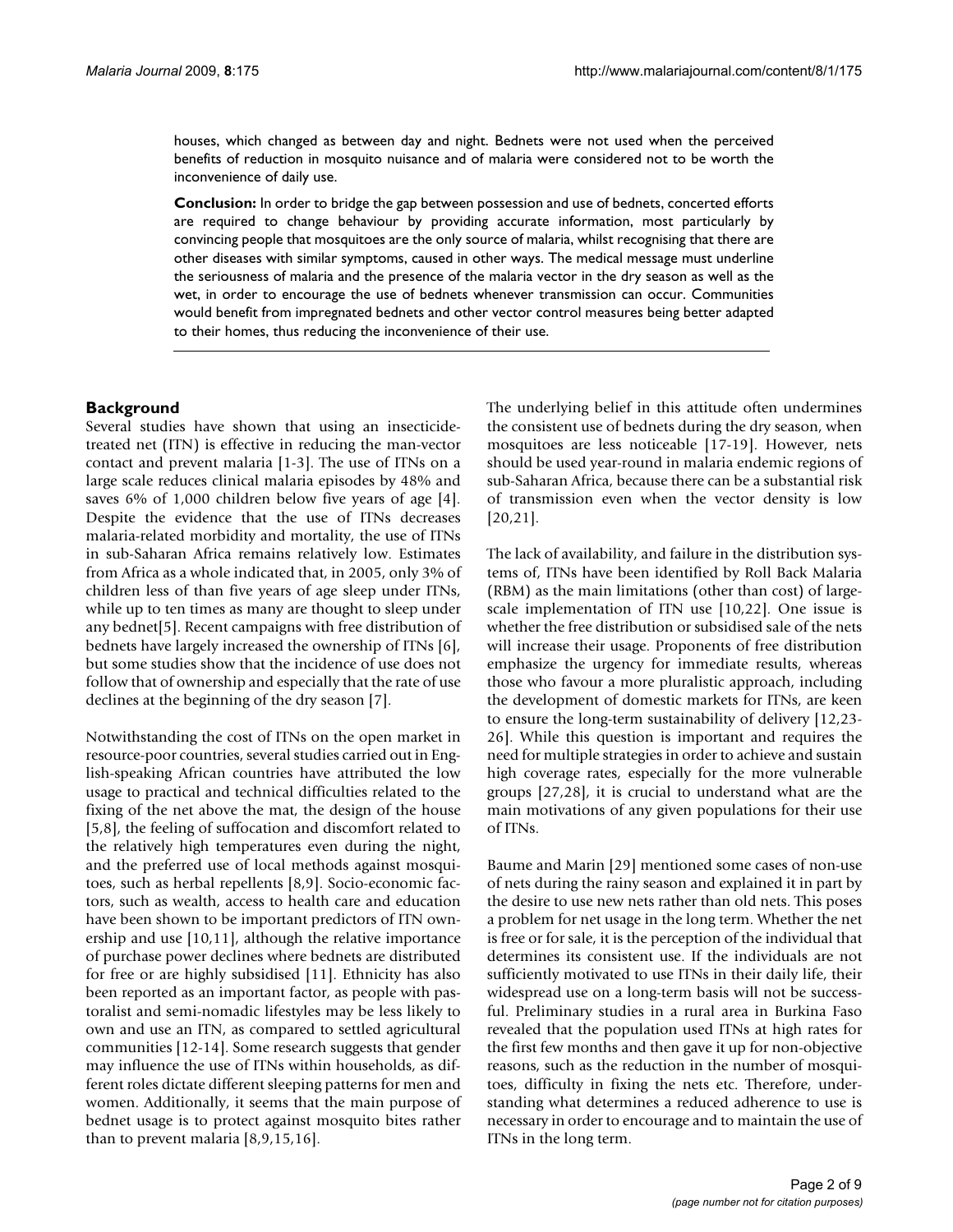The aim of this study was to: (i) study the social representation of malaria in a rural endemic area of sub-Saharan Africa; (ii) determine the perceived utility of ITNs within this context; (iii) study the functional and temporal organization of households; and (iv) specify how the social representation of malaria and ITNs associated with the design of the house can limit the use of ITNs and, thus, hinder a long-term malaria control programme.

The final objective of this analysis was to examine the influences on the possession and use of ITNs and to extract lessons applicable to the West African context, or more broadly to other programmes that use ITNs, in order to reduce the burden of malaria.

# **Methods**

The study was carried out in Soumousso (11°00'46"N, 4°02'45"W), a village located in the humid savannah of south-western Burkina Faso. Soumousso is a typical Guinean savannah village situated about 55 km east from Bobo-Dioulasso, the second largest town in Burkina Faso. Three main malaria vectors, *Anopheles gambiae* (M and S form), *Anopheles funestus* and *Anopheles nili*, are found in this village. *Anopheles arabiensis* is occasionally reported at low frequency, reaching 5% of *An. gambiae* s.l. samples. The sporozoïte rate was about 3.6% and 2.9%, respectively for *An. gambiae* and *An. funestus* with an annual entomological inoculation rate (EIR) reaching 500 infected bites per person [\[30](#page-8-12)].

There are two distinct seasons in this village: rains occur from May to October followed by a long, dry season from November to April. The average annual rainfall ranges from 1,000–1,200 mm (records of the past five years). In Soumousso, malaria is qualified as holoendemic, typical of the tropical rural regions of humid savannah in western Africa. The transmission season is long (over six months) and peaks in October/November, at the end of the rainy season. In the study area, malaria remains the most common reason for attending a health facility. The population is composed of different ethnics groups: Dioula, Bobo, Mossi, Samo and Peulh, and the principal language is Dioula.

Most houses in Soumousso have a single common room and are rectangular or circular and made of mud, including the roofs. They have one door and some have no windows. They generally are organized in compounds, maybe several houses per compound. The sleeping arrangement is collective. Soumousso village has 455 compounds.

Insecticide-treated nets, including PermaNet 2.0® and Olyset®, the long-lasting insecticide-treated bednets (LLINs) approved by the WHO Pesticide Evaluation Scheme, were distributed free-of-charge, in order to evaluate and compare their acceptability and to identify the criteria for their acceptability. They were given to the heads of the family as well as to their wives, both to investigate the perceptions of both sexes and to avoid husbands taking their wives' nets, if the latter were the only recipients. The ITNs were distributed at the beginning of the rainy season by the research team, after a meeting with the community leaders and the sensitization of the community to the objectives of the project, bednet usefulness and the net hanging process. All 455 compounds were covered. Medical staff explained about malaria, its transmission and the role of mosquitoes and emphasized the fact that malaria could be lethal.

The study lasted three years. During the rainy season in the first year, one in three persons had stopped using the net. The initial willingness to use the nets at the time of distribution was not maintained twelve months later. Therefore, the study was enlarged in order to discover the reasons for this reduced motivation. This paper presents the findings for this decreased motivation for net use during the rainy season.

Qualitative tools were required so as fully to understand the determinants for net use or non-use. Formal, in-depth discussions with household members, direct observations and photography were used.

The in-depth discussions allowed us to investigate the community perception of malaria and the reasons underlying the steps taken towards its prevention, as practised. It also enabled an understanding of the link between the community representation of malaria and the biomedical usefulness of ITNs. 100 men and women between the ages of 15 and 60 years were interviewed following a formal protocol, to supplement the information concerning decreased motivation for bednet use collected during the informal monthly visits to all inhabitants. 50 were chosen semi-randomly from net users and 50 from net non-users, by taking every third name on the village list of inhabitants. The objectives and method of the study were explained in the local language, after which informed consent was obtained from all participants in the study.

Two hundred houses were included in the direct observations. Soumousso village included 8 districts. 25 houses were chosen randomly per district from a list of village houses by picking every second household from the village list of households. The temporal and functional organization of the household, the sleeping arrangements and practical conditions of ITN use (hang, spread) were observed by following the arrangement of the space of the houses day and night. Finally, two households representing the basic models of a single-roomed house and a double-roomed house were followed monthly for a year in order to understand how the space inside the houses was used within the community. The purpose was to see if the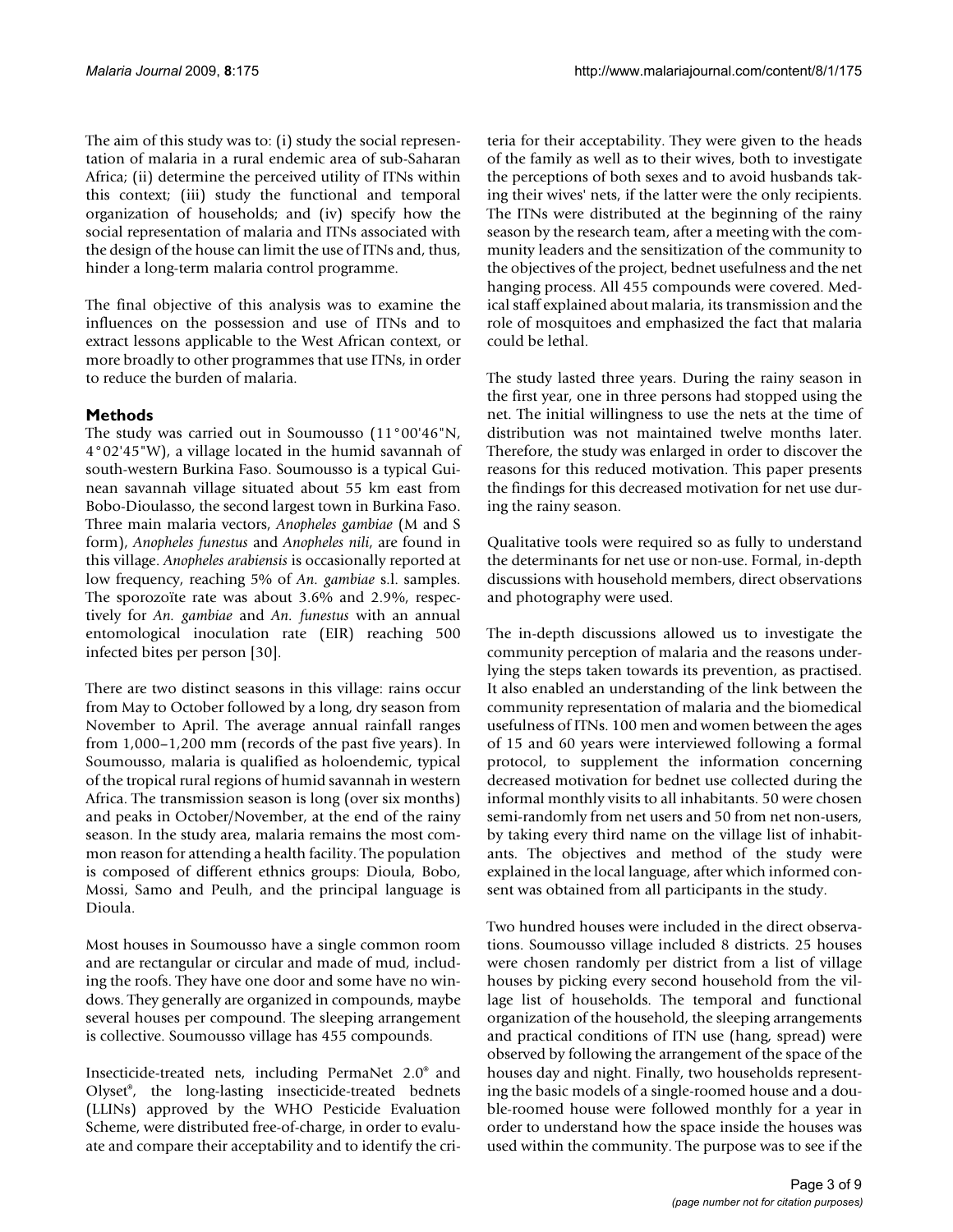management of space and of the net inside this space was related to the availability of space or to different sections of the domestic space.

Direct observations were made on, and informal discussions were conducted with, one or more members of the household. Photographs were taken to judge the spatial arrangement of the interior of the houses and the conditions under which the ITNs were used in two recurrent models, i.e. single- and double-roomed houses.

# **Results**

# *Malaria as several nosological entities*

The study population used many terms to translate the medical word "malaria". In the social representation, this medical word referred to many diseases. *Sumaya* (coolness), *sumaya gwe (*coolness white), *djakadjio* (malaria which has been in the body for a long period of time), were the words commonly used. However, *sumaya* was the most commonly used word to describe malaria. These diseases had some common symptoms, such as "hot body, headaches." Some respondents used *sumaya* interchangeably with '*palu*,' which is a diminutive of the French term "paludisme," to indicate malaria. It is difficult to make a clear differentiation between these diseases, since they have many symptoms in common. Accordingly, the local representation of "malaria" is inconsistent.

## *Malaria, an endemic and ordinary sickness*

The surveyed population declared that malaria occurs throughout the year and intensifies during the rainy season.

"*We have malaria all days, you cannot spend one day without somebody saying that he has malaria*" (a 30 year old man).

This endemic nature of malaria made it an ordinary sickness known by every household member: "*everybody knows sumaya here, because everybody has already got sumaya"* (a 35 year old woman). This "malaria familiarity" leads the population to consider malaria merely as a common disease and not a cause for concern: *"when you have a sumaya and you take medical or traditional medicines, the disease is finished. Sumaya is rarely serious"* (a 40 year old woman). The mother of a child with a headache and fever said: "*He has* sumaya. *The sickness began yesterday. He did not sleep at night. I gave him a plant concoction. He will get cured, sumaya is not serious*. "She left the house many times, leaving the child in the care of his 8 year old brother. Treatment at home without a referral to the dispensary, was common, since all householders knew the treatment and often treated themselves without outside help: *"It is not difficult to treat malaria, you only must begin early; when a child has a headache or* a sumaya, *I give him a concoction of plants or a quinine drug purchased from the pharmacy"*

# *Community representation of malaria versus the biomedical usefulness of ITNs*

Public health practitioners have presented the use of ITNs as the best strategy to reduce contact between man and mosquito, the sole cause of malaria transmission in the scientific definition. In the present study, the majority of respondents identified mosquito bites as one cause of malaria, but most of them named additional causes as well: "*When the weather is cold, the* sumaya *comes; when the mosquitoes bite you, you also get* sumaya" (a 40-year old man). "*We often have* sumaya *because we sleep in the coolness and there are many mosquitoes*" (a 45 year old mother). Some people clearly mentioned the type of mosquitoes which are responsible for malaria. For instance, the statement of a young interviewee of around 19 years of age: "*Malaria is transmitted by An. gambiae*". Those who gave the vector's name had been to school for a few years.

Various types of food were also identified by the population as a cause of malaria. One interviewee who was sick said "*I have* sumaya. *Last week I visited our farmer and drank a lot of milk, I know why I have* sumaya, *because the milk was very sweet and it gave me malaria"* (a 35 year old woman).

# *Bednet usefulness according to the population*

Several studies, including this one, identified that the ITN is initially used by a population to avoid mosquito bites. The population used the ITN when they "*felt disturbed*" or "*saw*" and heard the mosquitoes. When they were not bothered by the mosquitoes, they did not use the ITN, even in the high transmission period. Thus, some people interviewed in October-November at the peak of malaria transmission said *"I am not sleeping under my net because for the moment, there are not enough mosquitoes"*.

That interviewees had a low motivation for using bednets was illustrated by comments such as "*I forgot*" or "*I will do it tomorrow*" and by the use of damaged nets, even where the family was financially and technically able repaired or changed the nets: "*We did not think of it, we will do it later."*

In order better to understand this low motivation, interviewees were asked for the real reasons for the non-use of their nets. One 35 year old woman said "*Why do you want us to use the bednet always, when it does not protect us completely from malaria? The bednet does not protect against the cold, which also gives malaria. The bednet does not protect us enough against malaria. It helps us to sleep well; we will make an effort to fix it the day there are many mosquitoes"*.

# *Instructions on using the bednet are at odds with the normal interior functional and temporal organization of the house*

The bednet is a physical object that takes up a relatively large space. The use or non-use of any object depends on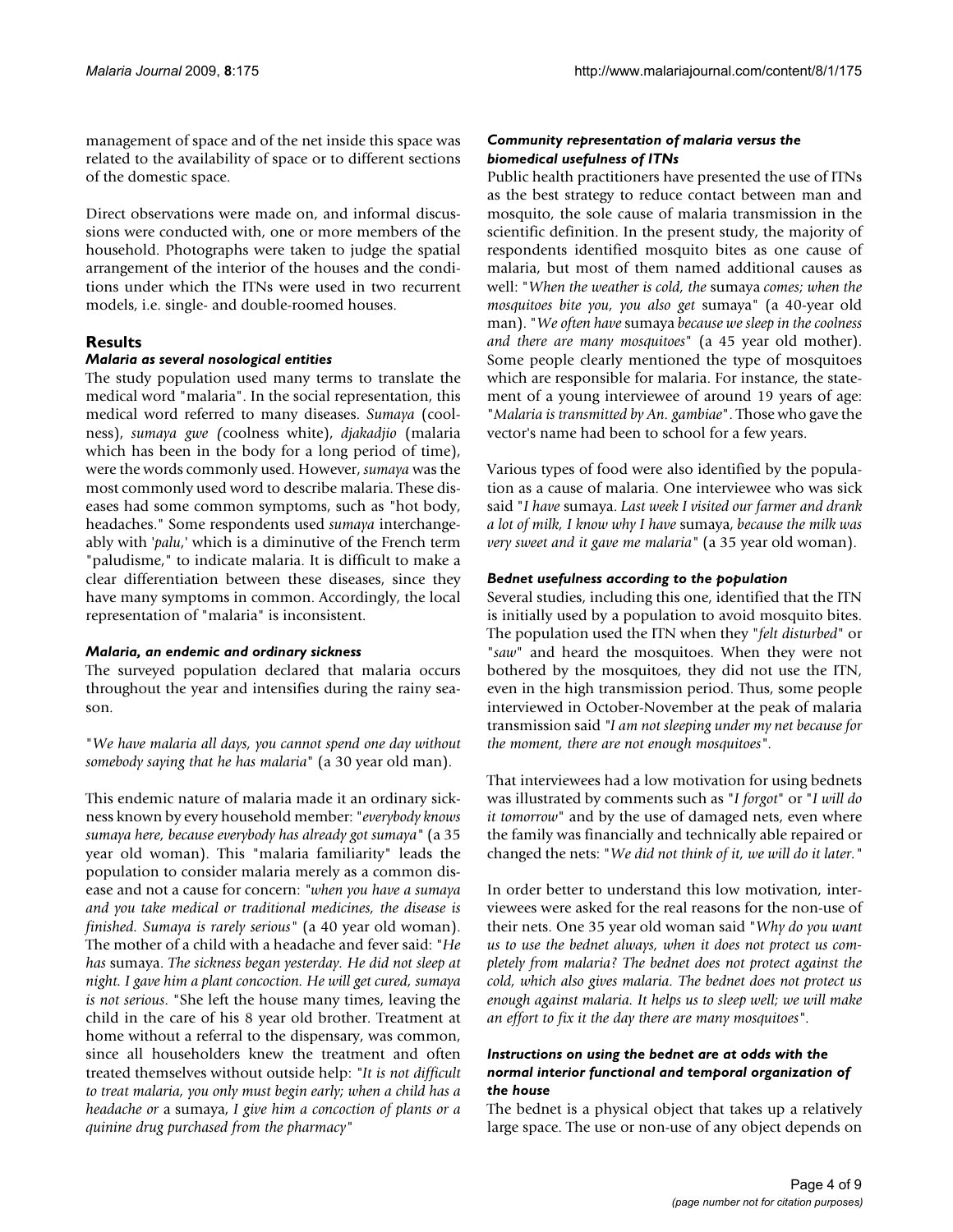the interest the user has in it, its perceived usefulness and the problem it causes by its physical presence and by its daily removal and redeployment. On the perception of the interviewees, the bednet did not totally play all the roles that promote its use. It reduced mosquito nuisance, but it was not perceived as removing all causes of malaria. Bednets must be fixed indoors where the inhabitants sleep and the management of the interior of a house differs between daytime and night-time. Below are two examples of the inside management of two houses during the day and the night. The two examples illustrate the functional and temporal organization of single- and double- roomed houses (Figure [1\)](#page-4-0).

During the daytime in the single-roomed house, three mats were folded and placed in one corner and a jar of water in the opposite corner. Kitchen utensils, food, and dry and fresh condiments were spread out. A fire was built within and used for cooking when it rained. The inhabitants had their meals in this room. At night, the moveable items were stacked in the corners and the mats spread out in the centre of the room. As illustrated, the materials were stored close to the walls, making space for sleeping (Figure [2\)](#page-5-0). Mats were spread on the floor for sleeping and used by the mother and her three sons aged between 4 and 13 years.

In the double-roomed house, the rooms were separated by a small wall. Seven people lived in this house, including the mother (about 50 years of age), her daughter and son aged 20 and 30, respectively, her two nieces of 10, and two grandsons of 8 years and of 9 months. The mother, one son and one grandson slept in the first room. The other four slept in the second room. In order to tidy the first room, the same method was followed as in the singleroomed house: the material less used at night was stored along the walls. In the second room, the trunks containing clothes, plates and many objects rarely used and the bed remained in place. The two mats were spread out close to the bed.

Those sleeping in these two houses did not use the mats at random. The bed management followed a rule. In the first house, as in the second, the mothers slept with their small sons; the young men slept together. Young girls always slept in their mother's room even if there was another empty room. A household member explained these sleeping arrangements as follows: "*the young girls must sleep in their mother's room, because the latter must keep an eye on their nocturnal outings*". Clearly, dedicating bednets to some and not others may disturb the sleeping patterns, and the daily use of bednets in these rooms is not easy. Moreover, the suspended nets may catch fire in the course of cooking.

# <span id="page-4-0"></span>House with single room

# Space organization during the day



# Space organization during the night



**Figure 1 House with single room**.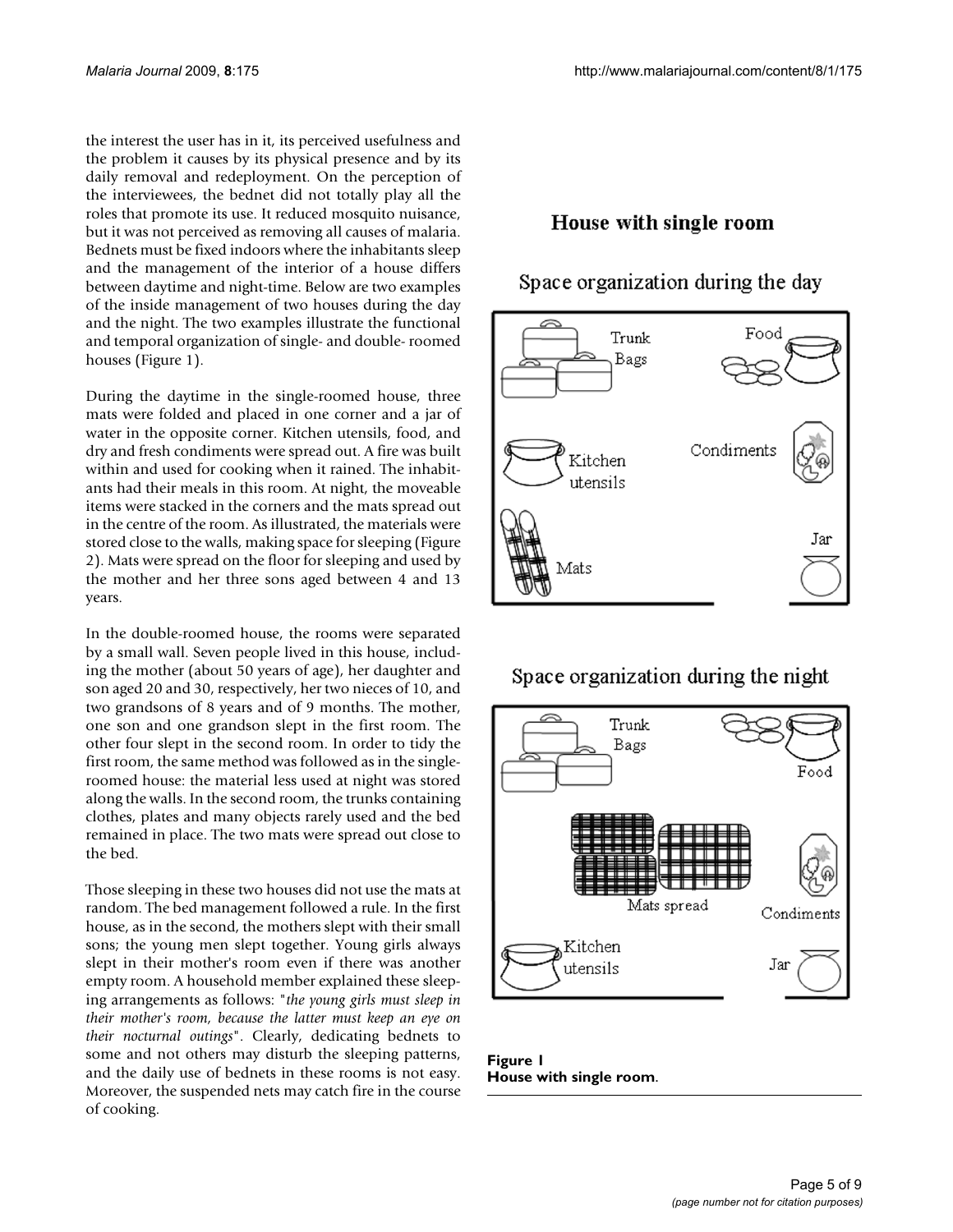#### **House with two rooms**

Space organization during the day

<span id="page-5-0"></span>

Space organization during the night



**Figure 2 House with two rooms**.

#### **Discussion**

Although ITNs were given free to the population and education on their proper use was addressed, especially to women during the net distribution, not everyone slept under an ITN every night. Although most people have the capacity to protect themselves, not everyone does so on a nightly basis. It is emphasized that this survey was conducted during the second half of the rainy season, at the peak of malaria transmission and, therefore, net usage should have been at its maximum.

It is possible that the initial high acceptance rate was related to the adoption and spread of a new technology, whereby people believed it was enough to be an 'ITN owner' and accepted a free net because they were offered it, rather than because they planned to use it or thought that they needed it.

Baume and Marin [[29](#page-8-11)] showed that nets distributed free were less used than nets purchased. It has been suggested that this difference can be reduced by the use of information campaigns. In the present study, the reduced use of nets took place despite nets being distributed during an intense campaign of sensitization. No interviewee alluded to its free distribution as a reason for less use. The main reasons for non-use of ITNs can be explained by the community perception of malaria which results in, on the one hand, a limited perceived usefulness of ITNs and on the other hand the obvious problem of having a bulky product suspended in the middle of a room used for many purposes other than sleeping. Below, the impact the concept of malaria and its origin and of the limited space in the houses has on the acceptance of the daily use of bednets is considered, as are the problems in having a net (bulky and a possible fire risk) hanging in rooms which change function from day to night and where people cannot be allocated space together in order to let most vulnerable sleep under bednets, because sleeping patterns follow social rules.

Malaria was not described as a single, nosological entity, as also shown by previous studies carried out in Ghana, Tanzania and the Ivory Coast [\[13](#page-7-12)[,14](#page-7-11),[17,](#page-8-2)[31](#page-8-13),[32](#page-8-14)]. The social perception of the medical term "malaria" referred to many diseases, such as *sumaya, sumaya guè* and *djakadjo*. The description of these diseases showed that there are some common features in the causes and the symptoms, but that they did not necessarily refer strictly to the same disease. The different symptoms of these three diseases coincided with the different stages of malaria according to the medical definitions: "simple" and "severe" malaria [\[31](#page-8-13)], but may also include other diseases, such as bacteraemia. Importantly, severe malaria with convulsions is often seen as a disease apart which calls for different treatment [\[31](#page-8-13)].

Since "malaria" is not a unique reality for this population, it is logical that they deduce that this disease complex is not acquired solely from mosquitoes. Accordingly, they do not consider ITNs a total defence. Therefore it is necessary to create a setting for discussion between the medical staff and the population on the cause and symptoms of malaria and the advantages of using ITNs. Adongo *et al*[[17\]](#page-8-2) and Essé *et al* [\[31](#page-8-13)] discussed the incorporation of local terminology and the medical definition of malaria. Increased knowledge of malaria could lead to the synchronization of local and biomedical knowledge in the long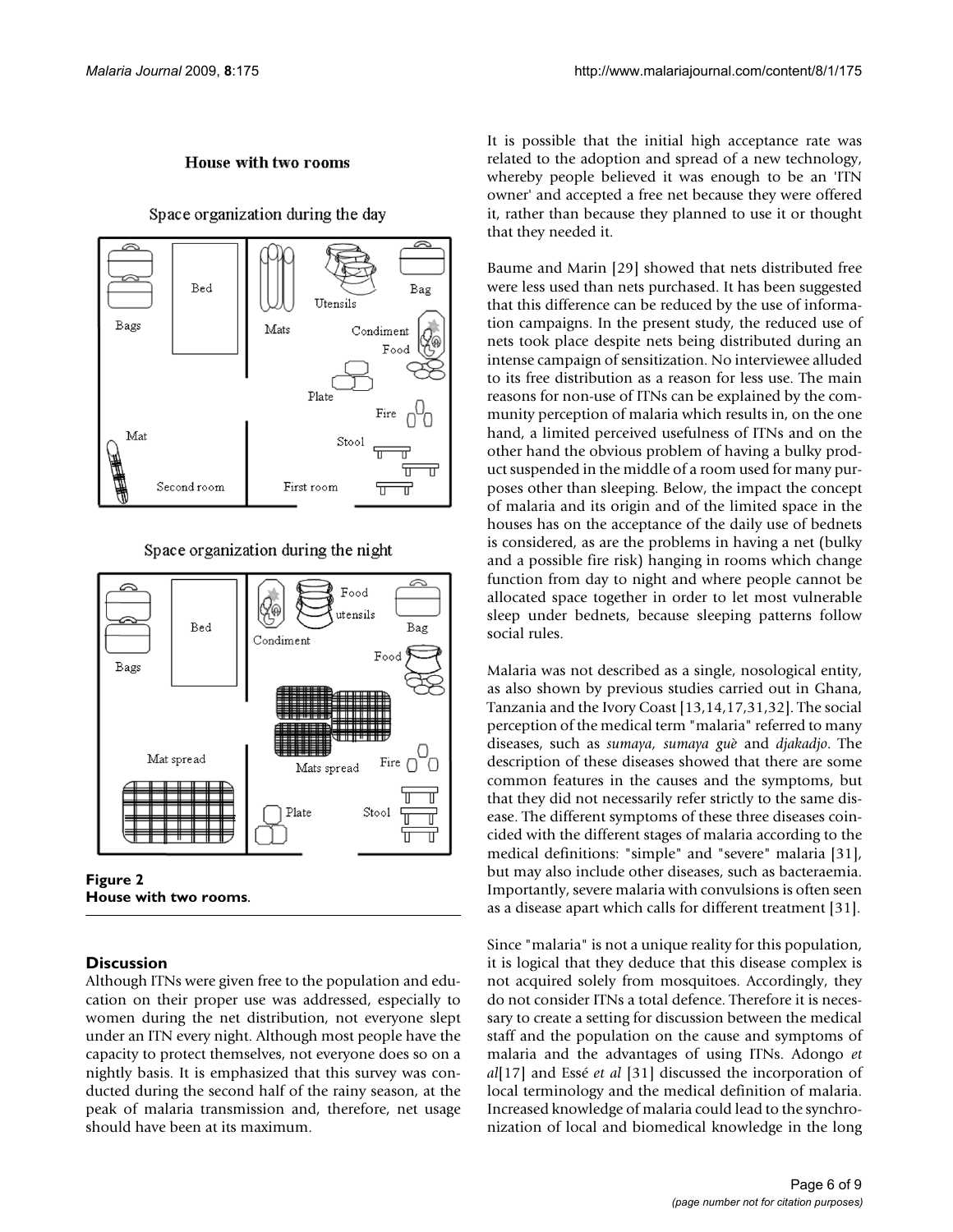term, meaning that people would understand that "palu" is a single entity, although similar symptoms can be due other diseases.

The inaccurate perception of malaria was based on the endemic character of malaria, which made it an "*ordinary disease*" [[33](#page-8-15)], not perceived in the same way as an epidemic disease, such as meningitis, which, at times, kills many people in the same areas in Burkina Faso [[34](#page-8-16)]. Such epidemics frighten people due to the great number of deaths which they attribute to the disease. This characterisation of malaria makes it accepted as a fact of life – a phenomenon unworthy of particular attention – and hence people do not always take the necessary precautions to prevent it.

Previous studies in East Africa revealed that the incidence of malaria and immunity levels within a population could influence community perceptions of the severity of the disease and might influence the perceived importance of taking precautions, such as bednet use [\[35](#page-8-17),[36](#page-8-18)]. Some studies [[35](#page-8-17),[36\]](#page-8-18) show that vulnerable groups (young children and women of reproductive age) sleep under nets more than others adults, indicating that when the method of prevention is already available within the household, priority is given to the more vulnerable. Others in the household did not show any particular interest in the method of prevention.

The medical programmes conducted in the villages informed the population that malaria is a lethal disease. However, the population did not see it as such. Even when the medical staff declared that death was due to malaria, the population sometimes attributed it to other causes. Despite the seriousness of the health problem, it is its social perception and beliefs that determine peoples' behaviour [[16,](#page-8-1)[37\]](#page-8-19). All these aspects result in a situation where malaria is not considered a serious disease that could be prevented by the use of ITNs. All the same, some people invest in protection against mosquitoes[[33](#page-8-15)], but to fight against nuisance rather than disease.

In order to prevent a disease, the cause must be recognized and avoided. In practice, malaria protection consists of avoiding the different causes perceived by the people themselves. They prevent their children from going out in the rain and eating sweet and fatty foods and sometimes they organise the children to sleep under ITNs. Attempting to prevent malaria by the use of all these practices, rather than only using ITNs, was conceived as logical, because mosquitoes were not perceived as the only cause of malaria [[2](#page-7-13),[9](#page-7-7)]. Therefore, this did not allow the population to adhere strictly to the public health programme message on the use of ITNs (seen as a daily complication of life) as an excellent tool for malaria prevention. The acceptability of physical objects depends on objective criteria, which are appearance, usefulness, and instruction on their use (easy/difficult) [[18,](#page-8-20)[38\]](#page-8-21). The object must be found to be practical and judged to be useful by the user.

The inhabitants in the study area found the design of the ITN positive and pleasant. Initially they wanted to acquire ITNs, but later the motivation for their use decreased and their usefulness was questioned.

The study describes a functional and temporal organization of house space, where its management differed between daytime and night-time. In daytime, the house inhabitants were outdoors, the commonly used objects were also outside and houses were relatively empty. Sleeping mats were stored away. At night, the space within was much solicited. The mats were spread close to different objects, including the fire place. The inner space of a house, including the sleeping area, assumed many functions. Many objects were stored and many activities carried out in the same area. The insertion of bednets in such a space was not easy for the inhabitant because, once set up, the bednets are fixed, limiting the sleeping arrangements and any other use of a significant part of the house. Further, it was difficult for them to erect the nets and take them down daily. Similar studies carried out in Kenya [[5](#page-7-3)[,8\]](#page-7-6) also showed how the practical conditions of bednet use can limit their acceptability.

Difficulties in the use of the bednets were more related to space management than to the form of the houses (rectangular or circular). Space management was easier in double-roomed houses than in single-roomed houses. The majority of those who continually used their bednets had at least two rooms and had a less usual management of space, having dedicated sleeping places. Aside from such space management, the nuisance value of mosquitoes headed the reasons for the use of bednets, not just directly for protection against bites: some mothers revealed that they used bednets in order to avoid their children crying at night as a result of mosquito bites.

This study was limited by lack of quantitative data that would give the percentage decrease in net use motivation in vulnerable groups and the socio-demographics characteristic of non-users as found in other studies carried out in East Africa [[8](#page-7-6),[39](#page-8-22)]. The qualitative, ethnographic approach was chosen to complement quantitative studies in order better to explain the reasons for the decreased motivation, based on the local population's daily lives.

In addition to the difficulties related to the cost and accessibility of bednets, improvement of the rate of usage requires much better communication between health professionals and social scientists and local populations on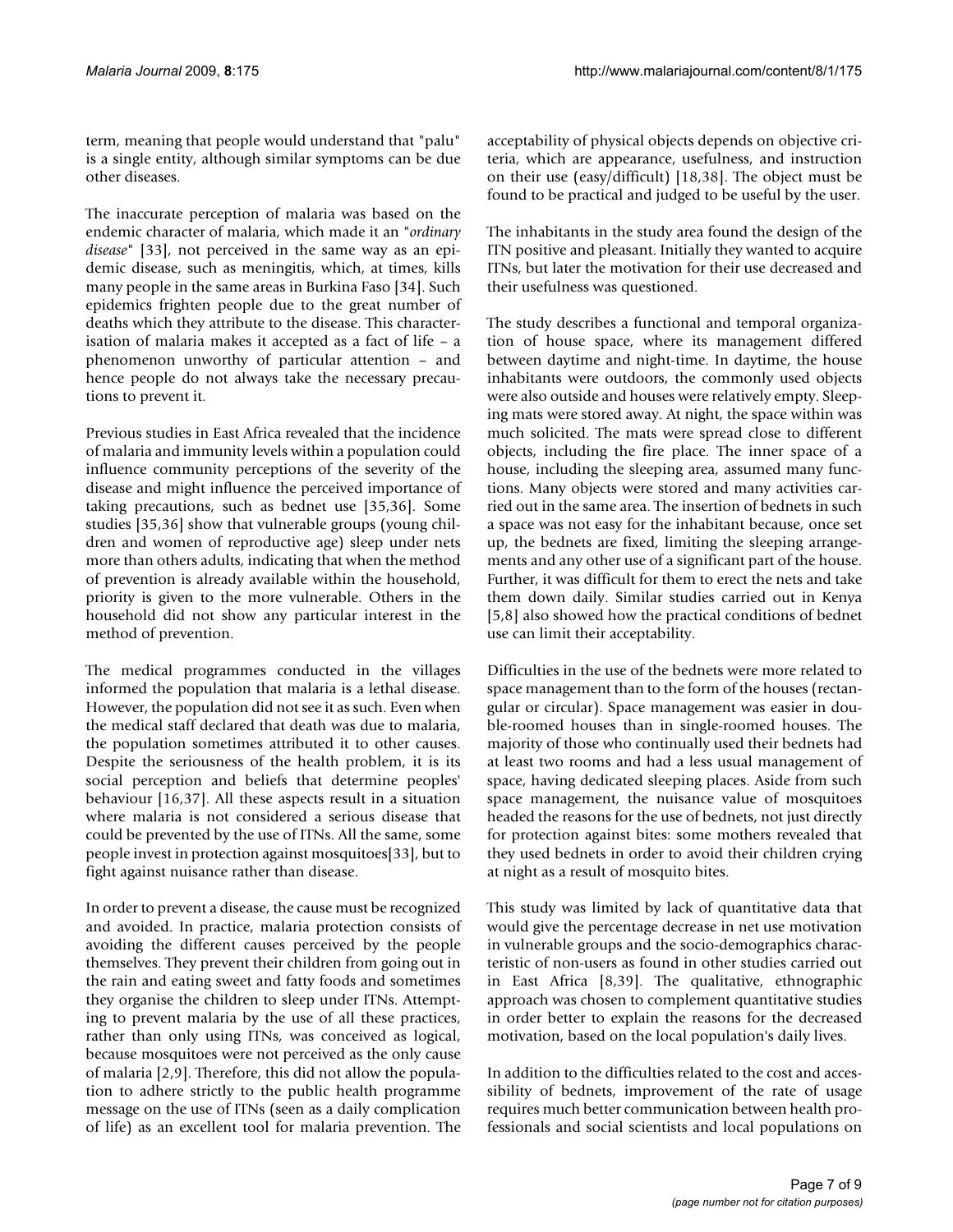the causes of malaria, its severity, more particularly for those most vulnerable (pregnant women and children less than five years of age), and efficient prevention strategies. To create and sustain a strong motivation for ITN use, year-round, targeted and specific education campaigns must be adapted to the beliefs and behaviours that already exist in local communities, correct false assumptions and introduce distinctions. It is not helpful, as often found [[31](#page-8-13),[40](#page-8-23)[,41](#page-8-24)], that nurses and doctors routinely treat malaria-like symptoms as malaria without proper diagnosis, thus compounding ancient disease concepts. Such improvements are necessary, both in the short and the long term, if the ITN strategy advocated by RBM is to become truly effective.

# **Conclusion**

This study appears to be the first to evaluate the motivation of the use of bednet several months after free distribution combined with an intense motivation campaign. A decrease of motivation was noted during the first year of bednet use, despite the intense campaign that initially led to a high user acceptance and use in the first months. This raises the question of how well adapted general campaigns with bednets are, when the campaign does not address the disease concept and the physical frames for the use of ITNs. In the present study, the medical message as to the seriousness of malaria often did not convince the population and therefore the consistent use of bednets did not become a priority. To improve malaria prevention, it is necessary to align the population's understanding of malaria more closely with its medical reality and to make the ITN more practical to use, especially in small houses. Sleeping patterns follow social rules. Groups of children often sleep together, and these groups may not fit well into the sizes of bednets routinely distributed. The study shows that the sustained use of bednets is much more complex than most campaigns plan for.

# **Abbreviations**

EIR: entomological inoculation rate; ITN: insecticidetreated nets; LLIN: Long-lasting insecticide-treated bednets; RBM: Roll Back Malaria; WHO: World Health Organization.

## **Competing interests**

The authors declare that they have no competing interests.

## **Authors' contributions**

LPT participated to the study design, undertook the field study, analysed data and wrote the paper. YD, MEG, JMCD and MA participated in the analysis and interpretation of data. KRD, AD, OS, TB participated in the study design and the drafting and revision of the manuscript. TRG is the administrative authority who facilitated the implementation of the study. All authors have read and approved the final manuscript.

### **Acknowledgements**

We thank the Pal+ Programme of the French Ministry of Research, and more particularly Dr France Agid, which provided financial support to this study. We also thank Vestergaard® and Sumitomo® for the delivery of the LLINs used during this study. The authors are grateful to the volunteers and householders of Soumousso who allowed this study to take place. We thank George Hamer, London, UK, for his editorial assistance.

#### **References**

- <span id="page-7-0"></span>D'Alessandro U, Olaleye BO, McGuire W, Langerock P, Bennett S, Aikins MK, Thomson MC, Cham MK, Cham BA, Greenwood BM: **Mortality and morbidity from malaria in Gambian children after introduction of a treated bednets programme.** *The Lancet* 1995, **345:**479-483.
- <span id="page-7-13"></span>2. Binka FN, Kubaje A, Adjuik M, Williams LA, Lengeler C, Maude GH, Armah GE, Kajihara B, Adiamah JH, Smith PG: **[Impact of permeth](http://www.ncbi.nlm.nih.gov/entrez/query.fcgi?cmd=Retrieve&db=PubMed&dopt=Abstract&list_uids=8665378)[rin treated bednets on child mortality in Kassena-Nankana](http://www.ncbi.nlm.nih.gov/entrez/query.fcgi?cmd=Retrieve&db=PubMed&dopt=Abstract&list_uids=8665378) [district, Ghana: a randomized controlled trial.](http://www.ncbi.nlm.nih.gov/entrez/query.fcgi?cmd=Retrieve&db=PubMed&dopt=Abstract&list_uids=8665378)** *Trop Med Int Health* 1996, **1:**147-154.
- <span id="page-7-1"></span>3. Nevill CG, Some ES, Mung'ala VO, Muterni W, New L, Marsh K, Lengeler C, Snow RW: **[Insecticide-treated bednets reduce](http://www.ncbi.nlm.nih.gov/entrez/query.fcgi?cmd=Retrieve&db=PubMed&dopt=Abstract&list_uids=8665377) [mortality and severe morbidity from malaria among chil](http://www.ncbi.nlm.nih.gov/entrez/query.fcgi?cmd=Retrieve&db=PubMed&dopt=Abstract&list_uids=8665377)[dren on the Kenyan coast.](http://www.ncbi.nlm.nih.gov/entrez/query.fcgi?cmd=Retrieve&db=PubMed&dopt=Abstract&list_uids=8665377)** *Trop Med Int Health* 1996, **1:**139-146.
- <span id="page-7-2"></span>Lengeler C: [Insecticide-treated net bednet and curtains for](http://www.ncbi.nlm.nih.gov/entrez/query.fcgi?cmd=Retrieve&db=PubMed&dopt=Abstract&list_uids=15106149) preventing malaria. Cochrane Database Syst Rev 2004, **[preventing malaria.](http://www.ncbi.nlm.nih.gov/entrez/query.fcgi?cmd=Retrieve&db=PubMed&dopt=Abstract&list_uids=15106149)** *Cochrane Database Syst Rev* 2004, **2:**CD000363.
- <span id="page-7-3"></span>5. Roll Back Malaria, World Health Organization, United Nations Children Fund: **World Malaria Report.** Geneva, WHO; 2005.
- <span id="page-7-4"></span>6. Bernard J, Mtove G, Mandike R, Mthei F, Maxwell C, Reyburn H: **Equity and coverage of insecticide-treated bednets in an area of intense transmission of** *Plasmodum falciparum* **[in Tan](http://www.ncbi.nlm.nih.gov/entrez/query.fcgi?cmd=Retrieve&db=PubMed&dopt=Abstract&list_uids=19371415)[zania.](http://www.ncbi.nlm.nih.gov/entrez/query.fcgi?cmd=Retrieve&db=PubMed&dopt=Abstract&list_uids=19371415)** *Malar J* 2009, **8:**65.
- <span id="page-7-5"></span>7. Eisele TP, Keating J, Littrel M, Larsen D, McIntyre K: **Assessment of Insecticide-Treated Bednet use among children and pregnant women across 15 countries using standardized national surveys.** *Am J Trop Med Hyg* 2009, **8:**209-214.
- <span id="page-7-6"></span>8. Alaii JA, Borne HW Van Den, Kachur SP, Mwenesi H, Vulule JM, Hawley WA, Meltzer MI, Nahlen BL, Phillips-Howard PA: **[Perceptions of](http://www.ncbi.nlm.nih.gov/entrez/query.fcgi?cmd=Retrieve&db=PubMed&dopt=Abstract&list_uids=12749498) [bednets and malaria prevention before and after a rand](http://www.ncbi.nlm.nih.gov/entrez/query.fcgi?cmd=Retrieve&db=PubMed&dopt=Abstract&list_uids=12749498)omized controlled trial of permethrin-treated bednets in [Western Kenya.](http://www.ncbi.nlm.nih.gov/entrez/query.fcgi?cmd=Retrieve&db=PubMed&dopt=Abstract&list_uids=12749498)** *Am J Trop Med Hyg* 2003, **68:**142-148.
- <span id="page-7-7"></span>9. Aikins MK, Pickering H, Greenwood BM: **Attitudes to malaria, traditional practices and bednets (mosquito nets) as vector control measures: a comparative study in five West African countries.** *Am J Trop Med Hyg* 1994, **97:**81-86.
- <span id="page-7-8"></span>10. Winch PJ, Makemba AM, Makame VR, Mfaune MS, Lynch MC, Premji Z, Minjas JN, Shiff CJ: **[Social and cultural factors affecting rates](http://www.ncbi.nlm.nih.gov/entrez/query.fcgi?cmd=Retrieve&db=PubMed&dopt=Abstract&list_uids=9294546) [of regular retreatment of mosquito nets with insecticide in](http://www.ncbi.nlm.nih.gov/entrez/query.fcgi?cmd=Retrieve&db=PubMed&dopt=Abstract&list_uids=9294546) [Bagamoyo District, Tanzania.](http://www.ncbi.nlm.nih.gov/entrez/query.fcgi?cmd=Retrieve&db=PubMed&dopt=Abstract&list_uids=9294546)** *Trop Med Int Health* 1997, **2:**760-770.
- <span id="page-7-9"></span>11. Schellenberg JR, Abdulla S, Nathan R, Mukassa O, Marchant TJ, Kikumbih N, Mushi AK, Mponda H, Mshinda H, Tanner M, Lengeler C: **Effect of large scale social marketing of insecticide-treated** nets on child survival in rural Tanzania. **357:**1241-1247.
- <span id="page-7-10"></span>12. MacCormack CP, Snow RW: **Gambian cultural preferences in the use of insecticide-impregnated bednets.** *Am J Trop Med Hyg* 1986, **89:**295-302.
- <span id="page-7-12"></span>13. Aikins MK, Pickering H, Alonso PL, D'Alessandro U, Lindsay SW, Todd J, Greenwood BM: **[A malaria control trial using insecti](http://www.ncbi.nlm.nih.gov/entrez/query.fcgi?cmd=Retrieve&db=PubMed&dopt=Abstract&list_uids=8212106)[cide-treated bednets and targeted chemoprophylaxis in a](http://www.ncbi.nlm.nih.gov/entrez/query.fcgi?cmd=Retrieve&db=PubMed&dopt=Abstract&list_uids=8212106) rural area of The Gambia, West Africa. 4. Perceptions of the causes of malaria and of its treatment and prevention in the [study area.](http://www.ncbi.nlm.nih.gov/entrez/query.fcgi?cmd=Retrieve&db=PubMed&dopt=Abstract&list_uids=8212106)** *Trans R Soc Trop Med Hyg* 1993, **87(Suppl 2):**25-30.
- <span id="page-7-11"></span>14. Thomson M, Connor S, Bennett S, D'Alessandro U, Milligan P, Aikins MK, Langerock P, Jawara M, Greenwood B: **Geographical perspectives on bednet use and malaria transmission in The Gambia, West Africa.** *Social Science & Medicine* 1996, **43:**101-112.